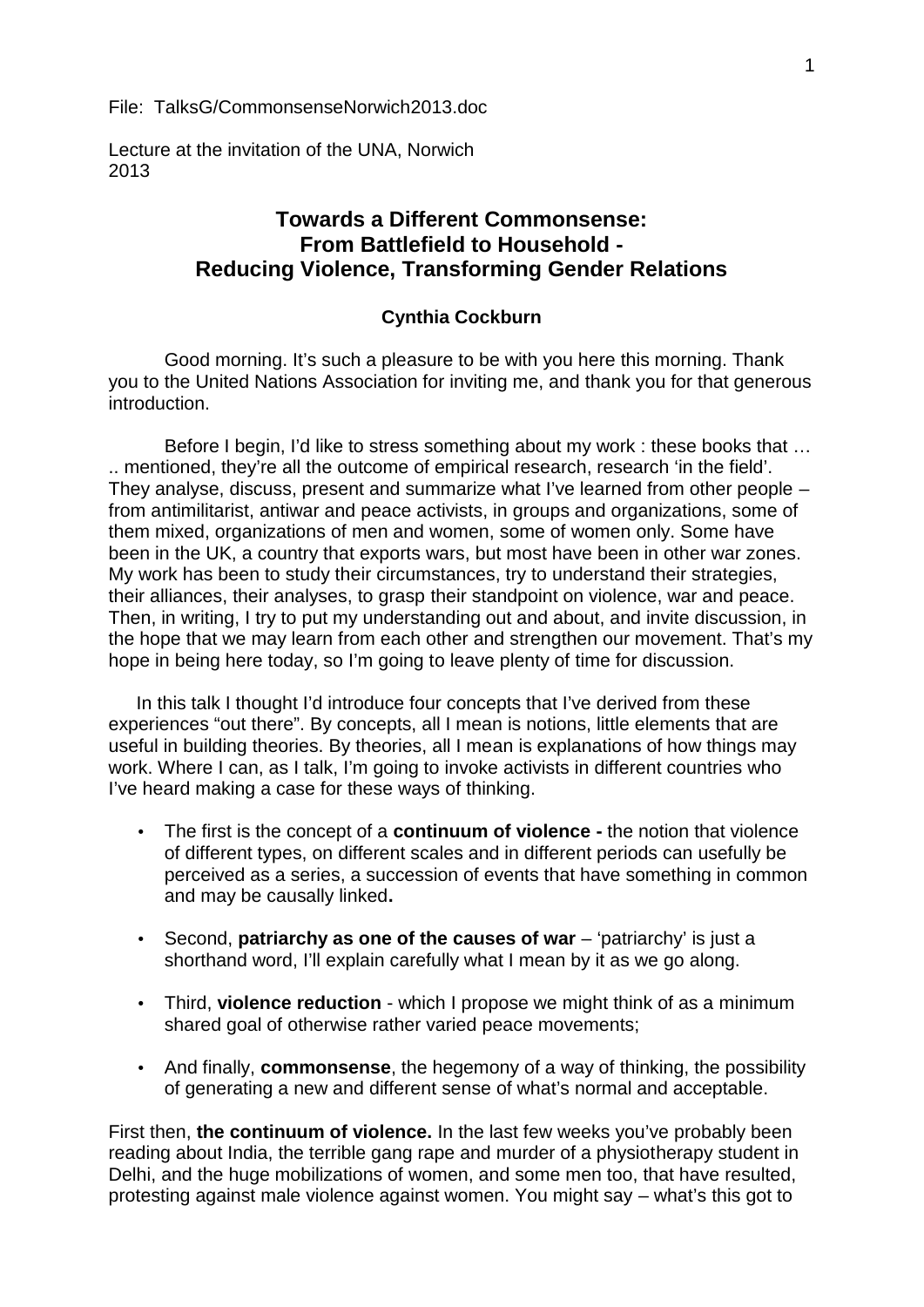do with militarism and war? Well, the idea of a "continuum of violence" suggests that they aren't in fact *un-*connected.

If you're interested in reading, I recommend a nice fat anthology called *Violence in War and Peace* by Nancy Schleper-Hughes and Philippe Bourgois – and particularly their introduction, "Making sense of violence". The articles they've brought together in their book describe a lot of different kinds of violence, and they argue that we need to make a conceptual leap so as to see the links between them – especially between acts of violence in everyday life in normal times, and those that occur in the abnormal episodes we call war.

One way of alerting ourselves to links like that is to take a gender lens to violence, so as to see the masculine-feminine dimension, gendered causes and effects. We know there's rape in an Indian bus on a weekday evening in peacetime. But we know too that there's militarized rape in India, for instance in the emergencies in the North East and in Kashmir. The continuum between peace and war is helpfully clear when it's a matter of rape. But there are other ways of seeing it too. We live in a violence continuum – *continua* actually, in the plural – along several axes.

For instance, a continuum of scale of force: so many pounds per square inch when a fist hits a jaw; so many more when a bomb hits a military target.

A continuum on a social scale: violence in a couple, in a street riot, violence between nations.

And place: a bedroom, a street, a police cell, a continent.

Time: during a long peace, pre-war, in armed conflict, in periods we call 'postconflict'.

And then type of weapon: hand, boot, machete, gun, missile.

Long before I read the book *Violence in War and Peace* I'd been alerted to the "continuum" idea by women in Okinawa. Okinawa is a cluster of islands that now belong to Japan. It was was once an independent kingdom, Riyukyu, and a lot of Okinawans still feel resentful of Japanese domination. But they feel colonized by the USA too. Three-quarters of the massive US military presence in Japan is actually based on these islands, which are less than 1% of Japan's land area. The place is groaning under the weight of concrete and razor wire. Nowhere is free of the roar of helicopters and armoured vehicles. Or the demands of US soldiers for rest and recreation – in other words, access to women's bodies.

In 1995, three US Marines abducted and raped a 12-year old Okinawan girl near a military base. Women mobilized an island-wide protest. A couple of months later some of the women set up an organization, OWAM – Okinawa Women Act Against Military Violence. They researched and publicized the hundreds of acts of violence against Okinawan women by US soldiers since 1945.

A few years ago I went to spend time with OWAM, join in some of their activities and talk with the women. Now, the thing is this - OWAM are an integral part of the mainstream (male and female) antimilitarist and peace movement of Okinawa. Its main thrust is opposing the Japan-US Security Treaty, the *ampo* as it's called.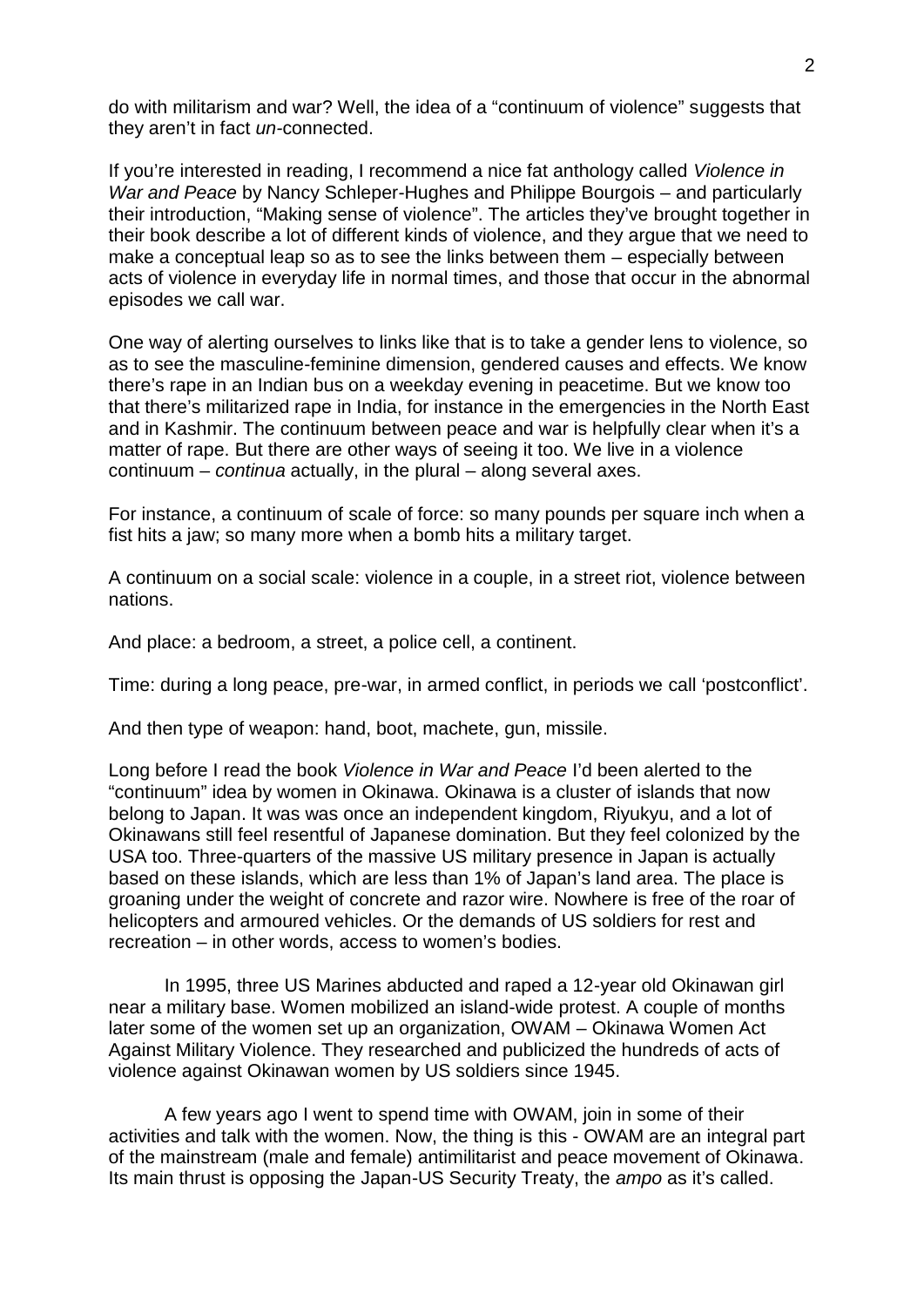These women are a well-known and respected part of the anti-*ampo* movement. But they're different, in a particular way. Yes, with the rest, they join protests against threats of massive violence. For instance, they 'll protest the visit of a US nuclear armed submarine to a Japanese port. But - among the forces of coercion they perceive as threats, as wrong, they include the fist - or the erect penis if you like – of the individual perpetrator of violence. These may be puny little weapons on the scale of physical force, but they're devastating in their effect on the individual victim. OWAM allow for absolutely no separation between the issue of the Security Treaty and that of the abuse of women. 'Security' is a word with a very big meaning for them.

Men of the anti-*ampo* movement are also angered by soldier rapes. But what they tend to say is "Look how these Americans trample on 'our women' and 'our Okinawan land!". In this way they reduce women's bodies to Riyukyuan property. OWAM resist this. They point out that foreign soldiers aren't the only perpetrators of rape and domestic assault in Okinawa. Japanese and Okinawan men do it too. Some of the women decided to act against sexual violence in the civilian population. They set up a sister organization to OWAM, the Rape Emergency Intervention and Counselling Centre – REICO. One of OWAM's founders and its coordinator is Suzuyo Takazato. She points to the continuum linking acts of physical coercion at different time periods – and on a range of scales, by a range of perpetrators, in a range of locations. Violence against women, she says, is a significant part of global violence.The military is a violence-generating system. Patriarchy is a violence generating social order.

That already introduces the second concept, the second theme, I want to talk about: patriarchy, and not just patriarchy as a particular set of gender relations, but **patriarchy as causally implicated in war.** Now, I know this sounds far out. Even to use the word 'patriarchy' can make you sound extremist. Or just old fashioned, out dated. The women who persuaded me that we just can't do without a concept of patriarchy are a group called *Zene u Crnom*, or Women in Black, in the city of Belgrade, the capital of Serbia. I pay careful attention to what they say, because they really know what they're talking about - they lived through the transformation of a peaceful Serbia, in a federal Yugoslavia, into a militarist, nationalist society bent on ethnic cleansing.

Yugoslavia under the League of Communists had introduced formal gender equality. At least it was assumed women would work, on equal terms with men, and there was state child-care to enable it. The official equality policy didn't deliver everything it promised, of course. And a feminist movement grew in the 1970s to demand more. But… women began to value what they'd already achieved when they began to lose it. As nationalist ideology surged through Serbia, and state socialism was in retreat, the new ideologues had a definite gender agenda. They were proclaiming a 'demographic threat' from Muslims' higher birthrate, the "white plague". Serb women must stay home and get pregnant. A good Yugoslav woman used to be the one who built socialism by her labour power. Now, the good Serb woman was the patriot who would regenerate the nation by mothering its sons. Reproductive rights women had taken for granted came under attack. Their public status too. In Yugoslavia women had a quota of 30% of seats on public bodies. In the first multiparty elections of 1990 the quota was dropped, and women's represention collapsed to less than 2%. The thing is this…women could hardly fail to notice that the nationalism now dominating politics, pervading the media and filling the streets was not only militarist – it was also and quite specifically masculinist*.* The Orthodox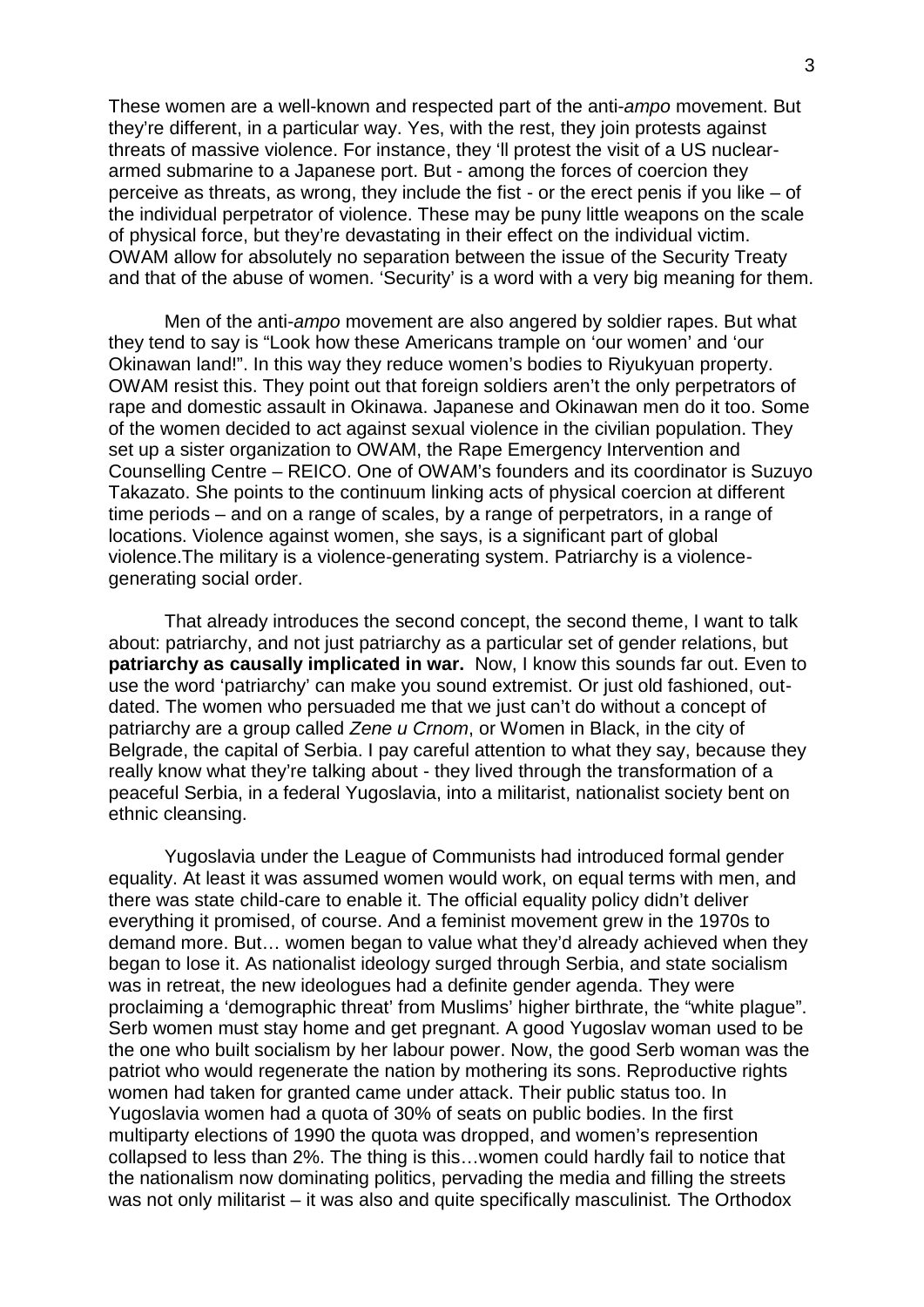church had come out of wraps. The religious leaders, filling the airwaves, urging on the national revival, were patriarchy in a pure, unmitigated form that young Yugoslavs had never encountered before.

Clearly, if the warmongers were doing patriarchy, war-resisters had to do feminism. Stasa Zajovic was an activist in the Centre for Antiwar Action. It was maleled. It showed no signs of adapting in order to resist the virulent masculinism as well as the virulent nationalism. So she and other women left the mixed movement, and set up *Zene u Crnom* – Women in Black. The name was suggested to them by Italian women supporters, who had adopted it from the Israeli women of the anti-Occupation movement.

Stasa and other Belgrade feminists wrote a lot, they were great communicators. Travelling, speaking, they spread far and wide in those years a feminist antimilitarist standpoint, forged in the fire of the Yugoslav disaster. It was an analysis that said : Yes, war is caused by the nation state system, with its claims to territory and ethnic singularity, its hatred of foreigners. And yes, global capitalism is a cause of war. Because they saw how the IMF's structural adjustment policy had brought economic misery to Yugoslavia in the 1980s, so that angry unemployed men became disillusioned with the communist system. (Which of course is just what the Western powers hoped.) But they said – also – not instead but also – *patriarchy*, a male-dominant sex-gender system, ages old but still alive today, has to be recognized as one of the causes of war.

Let me say a bit more about patriarchy. Such a concept becomes necessary as soon as you think in terms of power, the structuring of societies in terms of power relationships. When you do it's immediately clear that organized society from the time of the first city states and early empires to the present moment has been structured by a number of kinds of power. There's always been economic class power – a few own property, accumulate surpluses; and the subordinated many who don't, whose value resides in their capacity to work, to soldier, or breed. It also becomes obvious that the holding and naming of territory, the creation of 'us', within the city walls or the empire's borders, and 'them' outside – the citizen and the barbarian, the white man and the coloured races – that's also a pervasive power relation. Thinking this way, in terms of relations of power, you can't avoid seeing at least one more. Gender is a persistent power relation too. There's scant evidence of very early matriarchies. In the history of civilizations it's men who have dominated, with women, at best, being valued possessions, sometimes surrogate men (Cleopatra, Bodicea), but at worst just commodities. These three sets of power relations, of class, race and sex, are of course totally interlocked: the ones controlling resources and defining identities tend to be men.

When people say, surely that's all in the past.... Well, no. You can see quite a primeval patriarchy living on in some societies – think of the gender relations embodied in sharia law. But it continues in the west too, in more subtle ways. How does a male dominance system survive, modulated but real enough, into modern times and Western societies? It adaptively reproduces itself from one generation, one epoch, to the next by the social construction of masculine and feminine in particular forms. We're culturally shaped in childhood, in youth, in adult life in ways, some subtle, some obvious, as two kinds of person, unequal and complementary. Boys are shaped to fit them for dominance, to become people with a sense of entitlement, with qualities that make them adequate to power, competitive, combative, disposed to the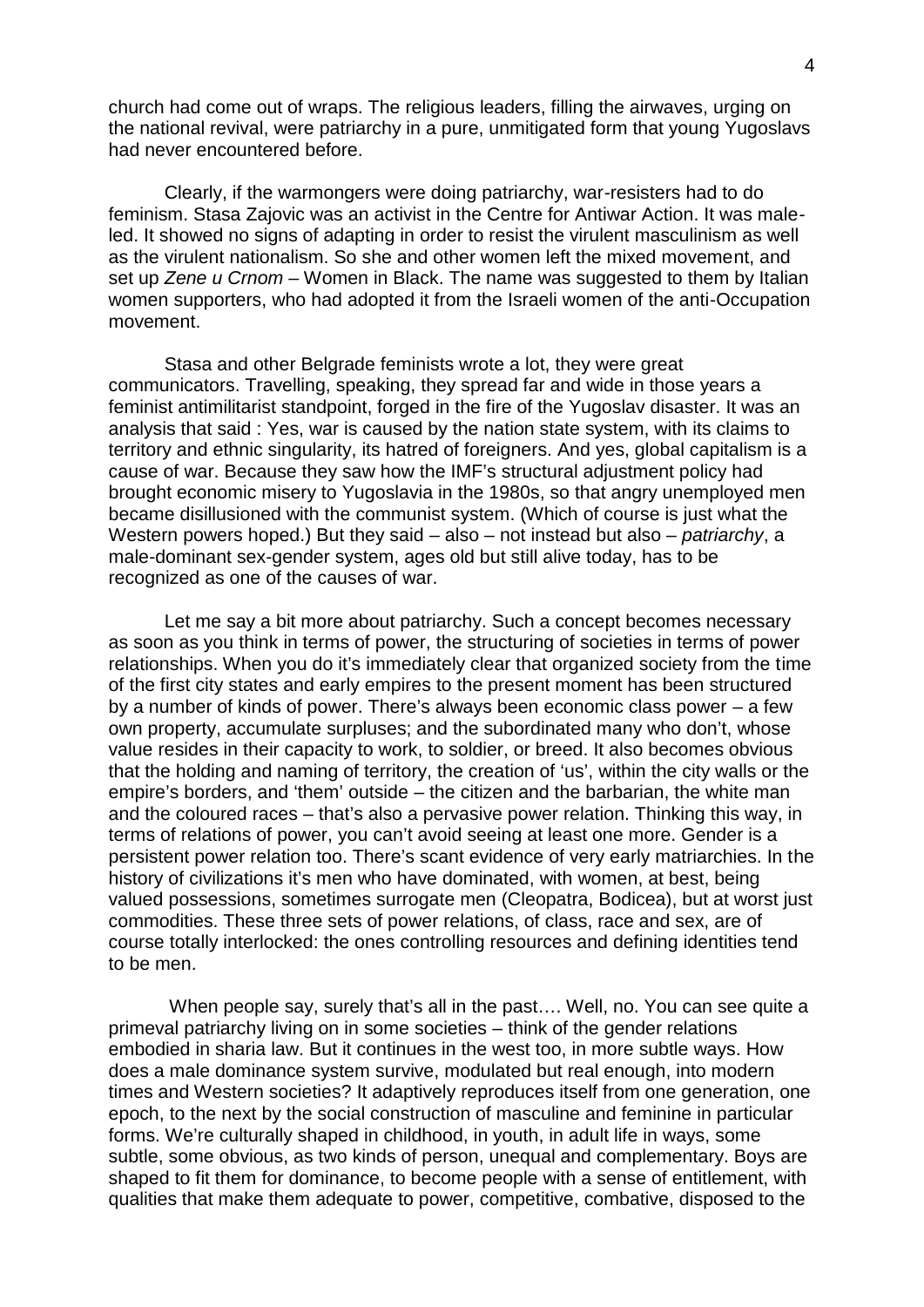use of force, specialists in violence. Women are shaped to see men as important, to be liable to comply, to experience being dominated as erotic. We don't all comply of course. Some rebels escape the shaping. Some men do – I'm thinking of some gay men in Turkey for instance – conscientious objectors who've publicly ridiculed militarized masculinity. And feminism itself is a largescale refusal of the shaping. But the majority conform. And it's this patriarchal gender relation, the women of Belgrade, and many other antiwar feminists, tell us, that makes war thinkable. Makes violence normal. Predisposes us to support leaders who say: send in the marines.

Which is why, some women are saying, transforming gender relations can be classed as work for peace. Feminist activism against patriarchy not only is a part of peace activism, it's an irreducibly necessary part. What is more, men have to see not masculine loss but human gain in such transformative change, and bring their critique of the way masculinity is exploited for militarism into their antiwar activism. Peace movements won't reach their goal without it.

With that in mind I'd like to say a bit about what that goal might be thought to be. And this is my third concept: **violence reduction as a goal** of antiwar, antimilitarist and peace movements.

In the research I did for this book "*Antimilitarism*" I visited six countries and encountered a lot of widely different antimilitarist movements and moments. Think of the UK alone. We have Stop the War Coalition, an alliance that's great at turning out thousands on the street. We have CND, a sustained movement against nuclear weapons. We have the Campaign Against the Arms Trade. We have the sturdy century-old Women's International League for Peace and Freedom and the rather fragile network Women in Black – we organize a little street vigil around the Edith Cavell statue in London every Wednesday. In the UK peace movement we have Quaker groups, secularist groups, conscientious objectors. And so on.

As I wrote the final chapter I had to ask myself – what's the scope of this movement of movements, what aim can it be said to share? Admittedly the cases I examined weren't a random sample – such a thing in such a field isn't possible. Besides, I'd drawn arbitrary borders - I decided not to include conciliation projects, for instance, or organizations doing mainly humanitarian responses to war. I didn't include movements against oppressive and exploitative economic and social systems that harm and kill through hunger and deprivation – although that is sometimes called violence, 'structural violence'. A lot of peace activists do *also* belong to the global movement for human rights, for food justice and so on. But I've preferred to see that as a separate movement. The groups, organizations and networks I studied were centrally concerned with *physical* violence, the means and forces of coercion.

After a lot of thought and reading, I came to the conclusion that one idea we might share is this: that *violence is elective, discretionary.* It's a course of action that can be chosen, or un-chosen. In most circumstances, we, as individuals, as groups, and as a society, can choose a less violent or more violent course of action. Society wide, this is a minority view. The prevailing idea, I think, is that violence is a fact of life. It's deplorable, but it's natural. It's in our genes. It's our fate.

This is an essentialist and immobilizing belief, and it's very useful to our rulers, to the ones who profit from war, politically or economically, those who have an interest in sustaining militarization. It justifies an ever-expanding security industry and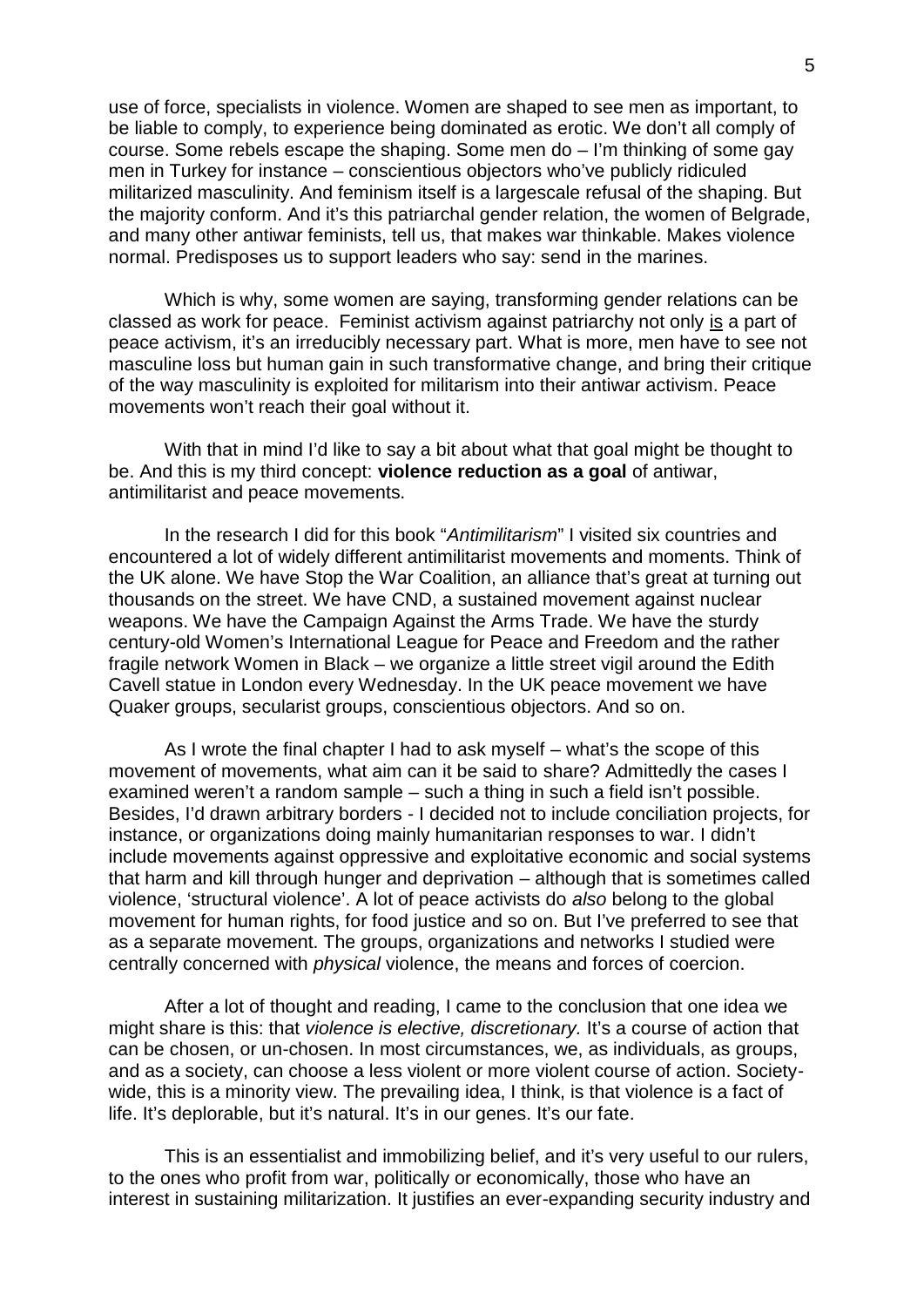heavy policing on the home front too. Unfortunately even some parts of the Left feel an affinity for the assault rifle. Some see revolutionary violence as necessary – and indeed as cathartic. Peace movements, by contrast, are defined precisely by rejecting such fatalism, whether biological or historical. We don't proclaim the possibility of a totally violence-free world – we're not that naïve. But all the same we propose a project of violence-reduction.

This circles back to what we were saying just now – the idea that violence, its types, scale, levels and moments, can be visualized as a continuum. Actually the word continuum really only suggests that instances of violence are a series, with a similarity that connects one to the next. It doesn't necessarily mean they're causally connected. In many cases there's a lack of empirical study to test it. Implicitly, though, I think our movements do believe that there are causal links. Men who are trained to be combative are not likely to be conciliatory in the family. Kids who spend their days zapping the enemy in video games are likely to have a lower threshhold in responding to a challenge in the school playground. And so on.

In this light, certain kinds of cultural activism can be seen as an important component of peace movements. And nothing is more cultural than gender, the values we ascribe to male and female, the power relations we enact, represent, promote.

The place I learned most about cultural work for peace was South Korea. I found, roughly speaking, three kinds of movement there. One is antimilitarist, active and loud in opposing things like - the South Korean government buying certain fighter aircraft, or contributing troops to NATO's wars. Second, there's a strong movement that looks for partners in North Korea and works for reunification. You can see there'd be tension between the two – the first is strongly opposed to all nuclear weapons; the second is tolerant of the nuclear missile programme of North Korea. But there's a third and different kind of peace work that goes on in South Korea, and does a lot to span the gap between the other two. I'll tell you about two organizations that are characteristic of this.

One is *Women Make Peace*. Elli Kim, who's one of its founders and activists was my research companion and interpreter in Korea, so I got a feel for what they're about. *Women Make Peace* have existed for twenty years. They have an office, with three fulltime and five part-time staff – it's for real. They call themselves autonomous feminists. And they have a strong belief that to engage effectively in struggles for peace you have to start with nonviolence in your own life. They choose their words carefully, to avoid the habitual violence in the language we use. For them, the violence of war doesn't only occur in war, it's intimately related to the violence of everyday life. So their projects include meditation and discussion groups, and above all, peace education, from a feminist perspective.

The second group that has something of the same philosophy is *People's Solidarity for Participatory Democracy*, PSPD, and its Centre for Peace and Disarmament, and its journal *Korea Peace Report.* I met two of its activists, both called Lee. Lee Tae-Ho told me he believes demilitarization and eventual reunification of the two Koreas are linked. Whereas the reunification movement defends N.Korea's nuclear weapons and thinks "North and South must unite against US power in the region", PSPD say "let's admit there are problems in both North and South Korean society, let's unite to deal with them – let's transform both states". They call their